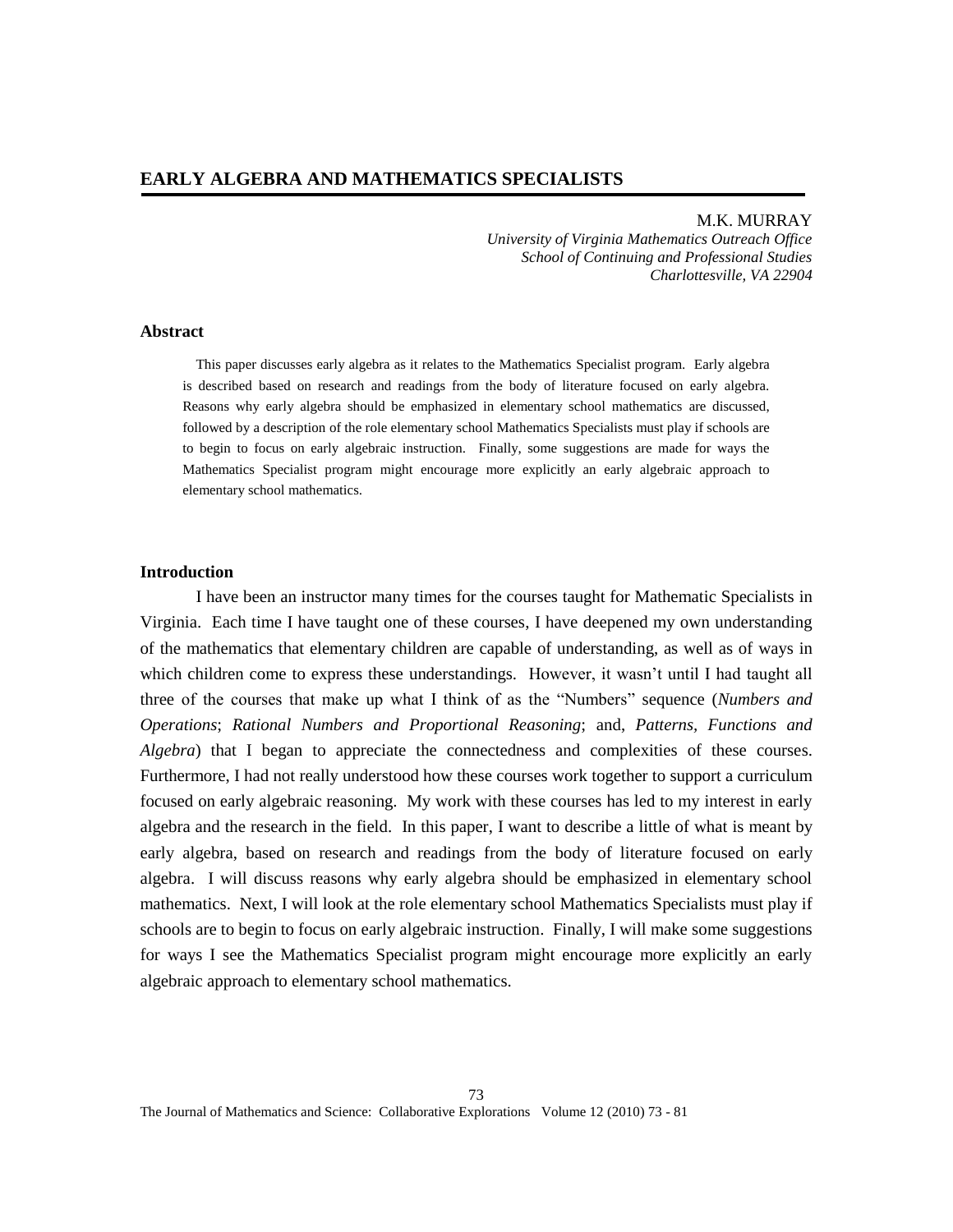## **Early Algebra: What Is It?**

The *Principles and Standards for School Mathematics* describes six content standards for grades K-12 [1]. The Algebra Standard envisions students who:

- Understand patterns, relations, and functions;
- Represent and analyze mathematical situations and structures using algebraic symbols;
- Use mathematical models to represent and understand quantitative relationships; and,
- Analyze change in various contexts.

It is important to realize that this Standard spans the elementary and secondary grades. Algebra is a body of knowledge that students learn over a long span of time, beginning in the early grades. Indeed, algebra is not separate from the arithmetic studied in the elementary grades; rather, algebra and arithmetic are integrally connected.

It is also important to understand that early algebra is not what we understand as high school algebra taught in earlier grades. Most researchers echo Carpenter and Levi who claim the goal of early algebra is to develop algebraic thinking [2]. They, like other researchers in the field, conceive of algebraic reasoning as the building, expression, and justification of generalizations, representing mathematical ideas with symbols, and using those symbols to represent and solve problems [3-8]. The algebraic reasoning most appropriate for elementary school that is the focus of these researchers' work typically falls into one of two subcategories: *generalized arithmetic* and *functions.* 

Generalized Arithmetic—This term refers to the reasoning that occurs as students recognize patterns that emerge during their study of the four basic operations, and to the claims they make and later justify, and eventually express with symbolic notation. For example, a student solving the problem  $37 + 28$  may take 3 from the 28 and add it to 37; the resulting problem becomes  $40 + 25$ . At first, the student may state a generalization of what he notices as with words: "When you take an amount from one addend and add the same amount to the other addend, you still get the same total when you add them together." This serves as the basis for the symbolic expression of the relationship,  $(a+b) = (a+c) + (b-c)$ .

Functions—This term refers to the generalization of numeric patterns. Such patterns often arise from contextual situations, and may be represented with pictures, number lines, function tables,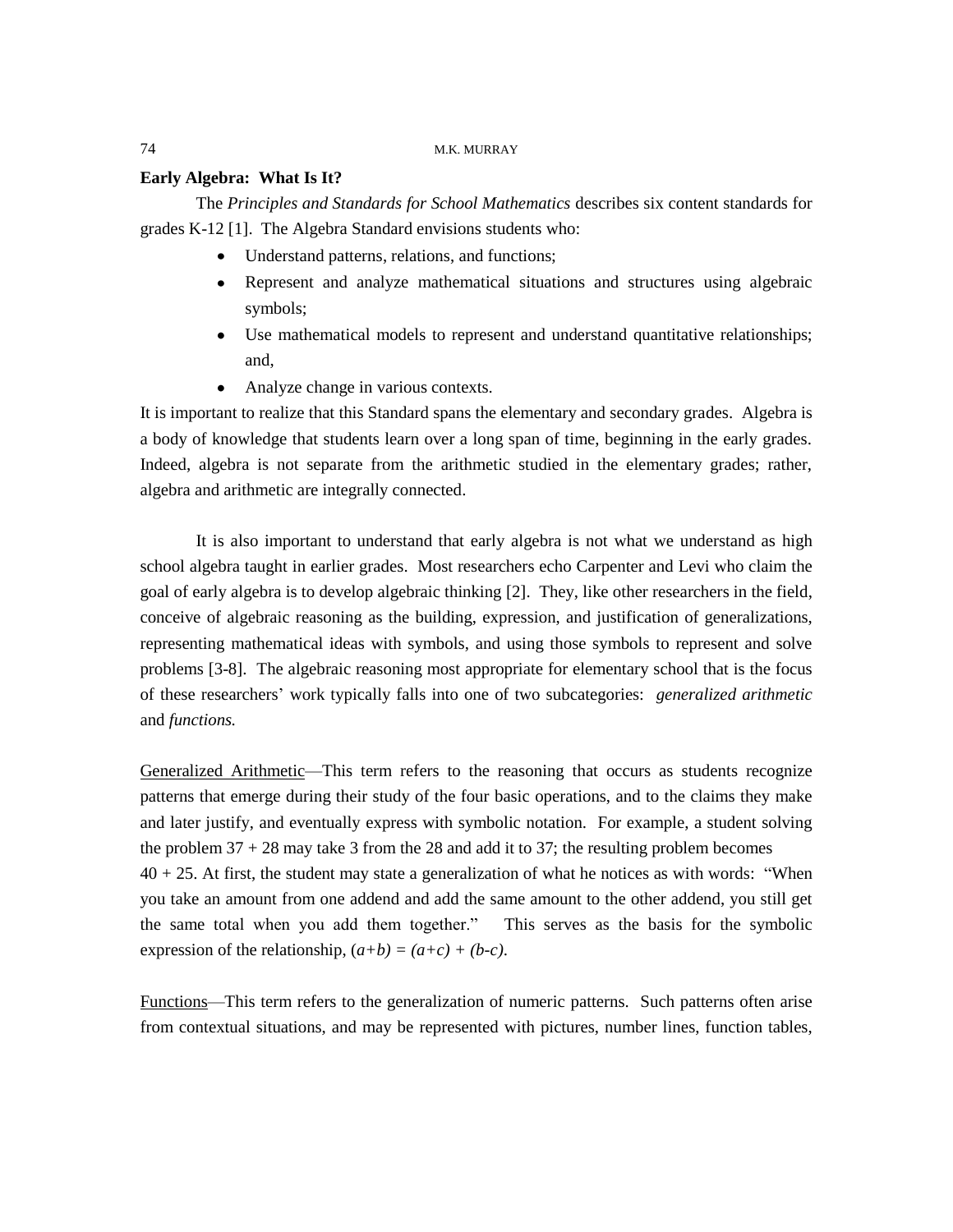symbolic notation, and graphs. For example, six pennies are added to a jar every day and the children analyze the growth.

An essential ingredient of early algebraic instruction is the focus on student reasoning and the discourse that allows students to identify connections among concepts, and then build on these connections to form generalizations. This discourse does not occur naturally, but rather is the result of a well articulated plan, developed by a teacher who herself understands the underlying algebraic aspects of the content. So early algebra is not just appropriate content, but also requires effective pedagogy to bring the deep meaning of the content to the surface.

#### **Why Emphasize Algebra in Elementary Grades?**

There are several reasons why an emphasis on early algebra in elementary grades is warranted. First, there is a call for early algebra on both national and state levels. Nationally, there is an emphasis on having all students complete at least one algebra course before graduating from high school. The NCTM released a position paper claiming all students should have an opportunity to learn algebra; furthermore, students need opportunities to encounter algebraic ideas across the PreK-12 curriculum [9]. Statewide, Virginia students are required by the Virginia Department of Education to pass at least three mathematics courses at or above the level of Algebra I in order to obtain a Standard Diploma [10]. The Virginia Department of Education's ―Mathematics Standards of Learning‖ require students to explore algebraic concepts in grades K-6 [11]. Some examples of algebra content in these grades include: the formal exploration before sixth grade of the commutative, associative, and distributive properties; an understanding of equality and inequality by second grade; and, the ability to recognize and "describe a variety of patterns formed using numbers, tables, and pictures, and extend the patterns, using the same or different forms" by third grade  $[11]$ .

Another reason to emphasize early algebra in the elementary schools focuses on issues of equity. The Equity Principle states, "All students need access each year to a coherent, challenging mathematics curriculum taught by competent and well-supported mathematics teachers‖ [1]. Schifter, et al. report that a focus on algebraic representations, generalizations, and connections supports students' computational fluency [6]. Furthermore, in the same article they provide evidence that working on developing algebraic reasoning supports the range of learners in a classroom. Less capable students begin to find the mathematics more accessible as they are offered more entry points; more capable students find the content associated with early algebra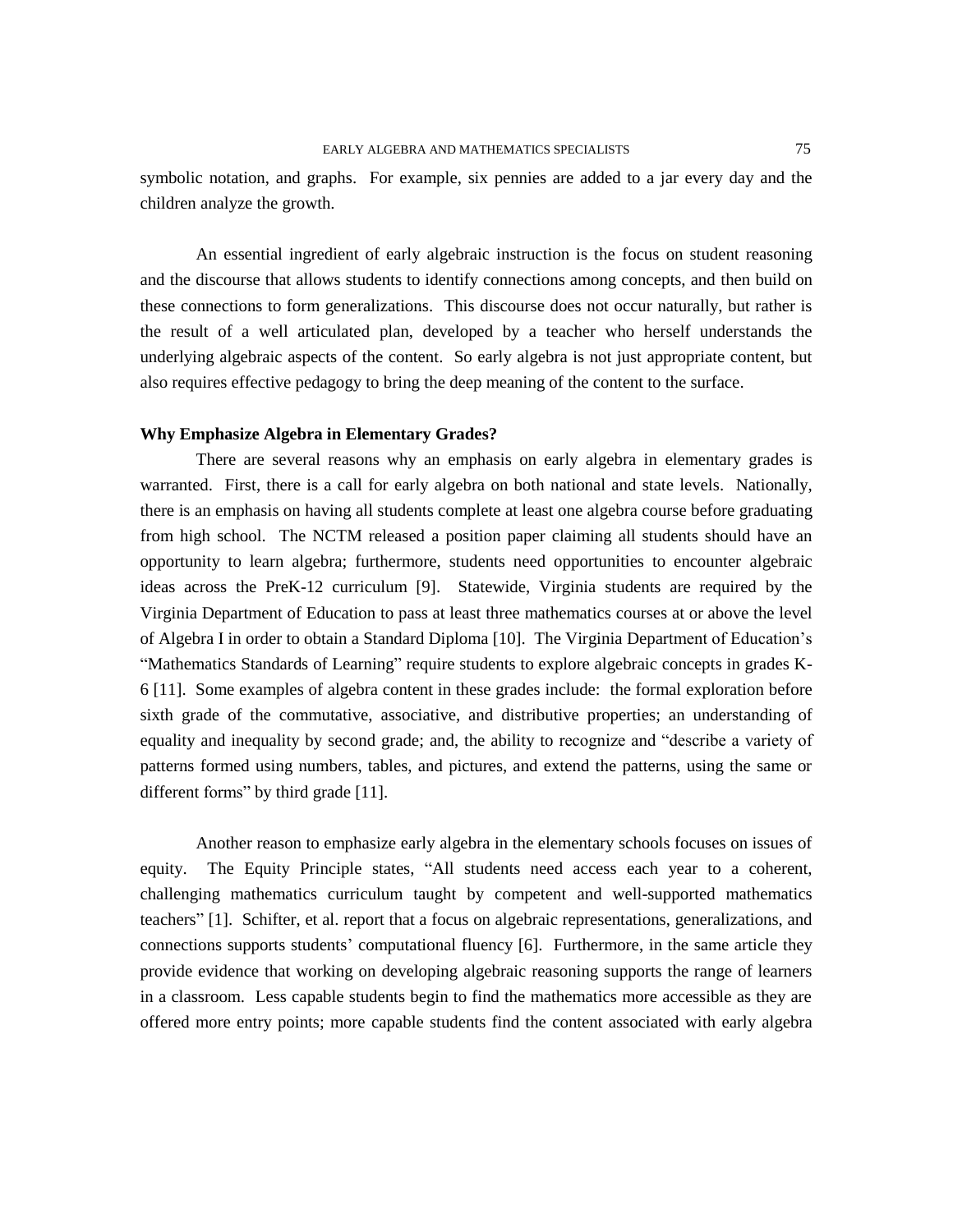―challenging and stimulating.‖ Thus, a curriculum grounded in early algebra offers greater opportunities for differentiation practices that are focused on substantial mathematical thinking.

A third argument for an emphasis on early algebra revolves around improving overall elementary mathematics curriculum. A curriculum focused on early algebra, with a constant eye on helping children build on past experiences to form generalizations that can be justified, will be much more coherent than a curriculum that "covers the Standards." A curriculum tied together by algebraic concepts makes sense, and in fact might reduce what seems to be an overwhelming amount of material to learn by providing opportunities to teach more concepts simultaneously [12]. A simple case: understanding the commutative property reduces the number of basic facts one must learn by half. A less simple case: understanding how the distributive property is applied when multiplying whole numbers allows a student to apply the same process when multiplying mixed numbers. Another less simple case: approaching fact instruction through a functional lens creates opportunity for meaningful graphing experiences, tied to pattern exploration and tabular representations.

One aspect of the work on early algebra that seems so promising is that it does not require an entire reworking of the current elementary curriculum. Rather, as Carraher, et al. state, "existing content needs to be subtly transformed to bring out its algebraic character" [7]. Kaput refers to this as "algebrafying" the elementary school curriculum [3]. This "algebrafication" requires "acknowledging the several different aspects of algebra and their roots in younger children's mathematical activity."

## **Enter the Mathematics Specialists**

Kaput and Blanton claim "elementary teachers are in the critical path to longitudinal algebra reform, yet they typically have little experience with the rich and connected activities of generalizing and formalizing" [13]. One predictable result of this lack of experience may be a lack of depth of understanding achieved by students, even those who are successful with the *Standards of Learning*. For example, consider two students who are asked to decide if 37 + 52 > 38 +51. Student 1, taught by a teacher without a deep understanding of algebraic concepts, will likely resort to simply adding both sides of the equation, obtaining the same answer, and claiming the statement to be false. This is true, but an opportunity has been missed to use what Carpenter, Franke, and Levi refer to as relational thinking [14]. Also, this student has not been given an opportunity to solve this problem in ways that provide initial experiences with commutative and associative properties. Student 2, taught by a teacher with a deep understanding of the concepts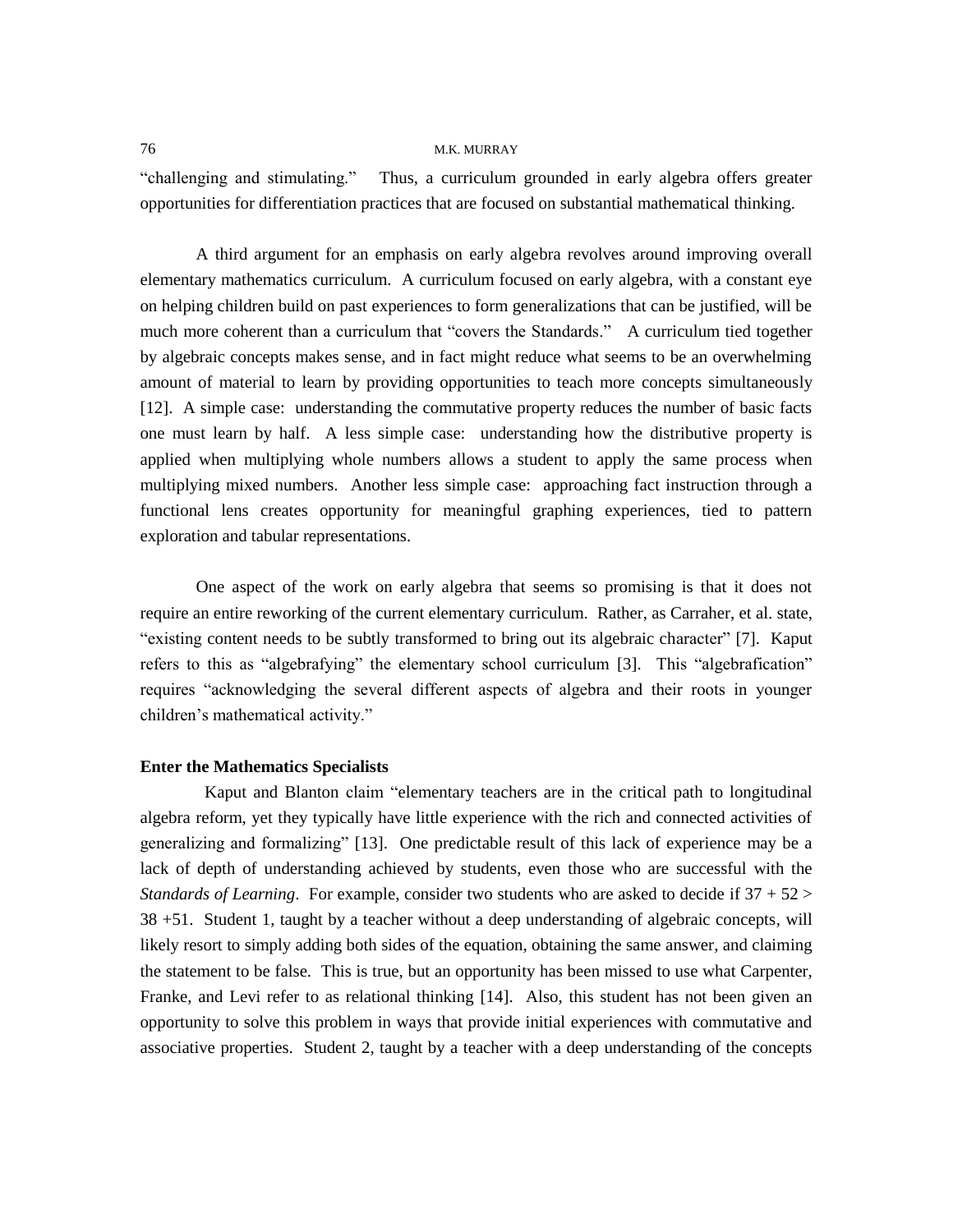and generalizations that can come from this problem, would likely solve this problem in a far different manner than Student 1. Student 2 might reason that 37 is one less than 38, but 52 is one more than 51, so the two sides are still even, using number sense and the relations between the numbers to arrive at a correct answer.

If elementary teachers lack the content and pedagogical knowledge necessary for providing the type of instruction focused on early algebraic reasoning, then clearly this is an area for their professional development. Several groups have reported their efforts in working with teachers as they begin to approach instruction of the elementary mathematics curriculum through an algebraic lens [15-17]. The approaches of these groups reflect the "algebrafication" strategy described by Blanton and Kaput [15]. This strategy is focused on classroom teacher change, approached along three avenues: 1) the  $"algebraification"$  of instructional materials; 2) the support of students' algebraic thinking; and, 3) the creation of a classroom culture and teaching practices supportive of algebraic reasoning.

Mathematics Specialists are in a critical position to provide sustained professional development focused on algebraic reasoning. In their daily work with teachers, Mathematics Specialists regularly work with teachers to plan daily lessons and overall curriculum, work that includes modification of existing instructional resources. In schools with Mathematics Specialists, teachers are becoming better adept at listening to and exploring student reasoning, and helping students build on their own reasoning. As a result of efforts on the part of Mathematics Specialists, more and more teachers afford students opportunities to explore and deeply engage in mathematical explorations, and classroom cultures are established that respect individual reasoning. So, the basic structures of "algebrafication" are in place as a result of Mathematics Specialists in schools.

Yet for "algebrafication" to occur, early algebraic reasoning needs to become a focus of the Mathematic Specialists' work. Specialists need to provide opportunities for the teachers in their school to explore algebraic concepts for themselves in order to gain some depth of understanding of early algebra. As a Specialist works with teachers on lessons and curriculum, for example, the focus can be on underlying algebraic aspects of the concept in question, and how those aspects are brought to the forefront of discussions and developed into generalizations. Mathematics Specialists should work with teachers across the grade levels in their school to ensure that algebraic reasoning develops across concepts and from grade to grade, and that generalizations developed in one grade continue to be considered and reconceived or justified in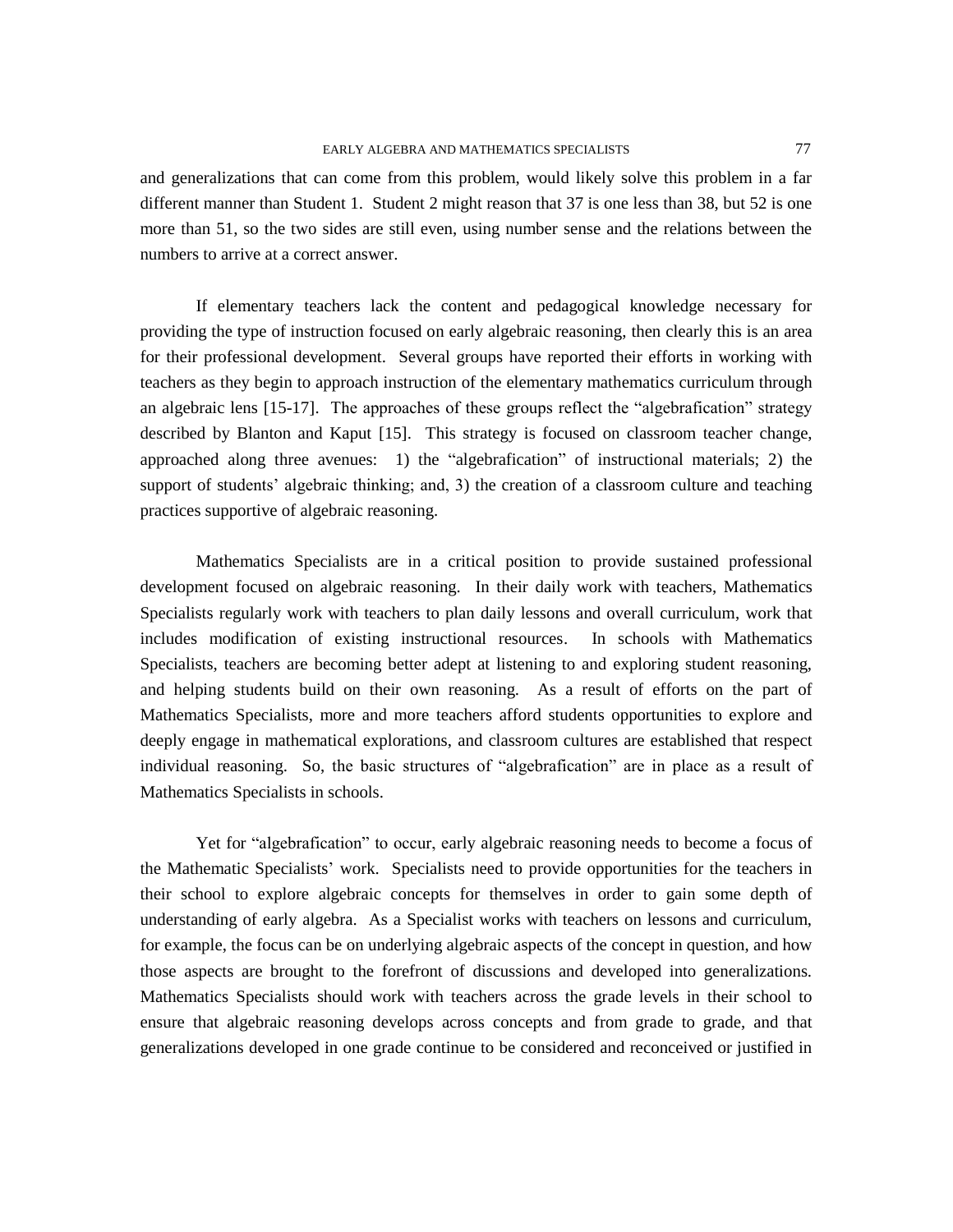the next. Mathematics Specialists can help teachers recognize opportunities that arise to help children form generalizations, thus supporting students' algebraic reasoning while creating a community where that reasoning is expected and valued.

# **Explicitly Focusing Mathematics Specialists on Early Algebra, During the Program and Beyond**

Much of the work done in the "Numbers" courses of the Mathematics Specialist program focuses on algebraic reasoning. One of the first activities prospective Mathematics Specialists enrolled in the *Numbers and Operations* course engage in requires them to solve a problem like 57 + 36 using mental math. After a minute or so of reflection, participants share their strategies. Participants will propose a number of strategies, including: adding tens, then ones; changing 57 + 36 to 60 +33 or 53 +40, then completing the work with these easier, benchmark numbers; and, starting at 57 and counting on  $(57, 67, 77, 87, 88, 89, 90, 91, 92, 93)$ . The language in the activity includes words like decomposing and recombining; the concepts being developed underlie the commutative and associative properties of real numbers. Other work in this course continues to examine how children use number sense to develop meaningful approaches to the four operations; these approaches often rely on (yet unstated or formulated) properties of equality.

Algebraic reasoning is an essential component of the *Rational Numbers and Proportional Reasoning* course. Work with equivalent fractions, for instance, can be viewed through a functions lens. Examples of explorations teachers encounter include looking at similar rectangles, and examining the ratio of height to width with tables and through graphing. An arrangement of nested similar rectangles on the coordinate grid reveals that the diagonals of similar rectangles fall on the same line, connecting the table to a linear function and a discussion of slope. Multiplication of fractions is analyzed through an area model, but also as the result of an operator acting on a quantity; again, a function approach.

The course *Patterns, Functions, and Algebra*, in its name and content, is the course most obviously focused on algebraic thinking. In the first half of this course, the focus is on the generalization of patterns, developing skills necessary to describe patterns with symbols. Participants develop fluency with algebraic notation as they learn how the symbols represent the physical quantities and actions. Conjectures (e.g., an odd plus an odd equals even) are justified and proven to hold over fields of numbers first with models, then symbolically. Participants use models to justify laws of equality. In the second half of the course, activities explore various functions, with an emphasis on the connections between multiple representations. Work in this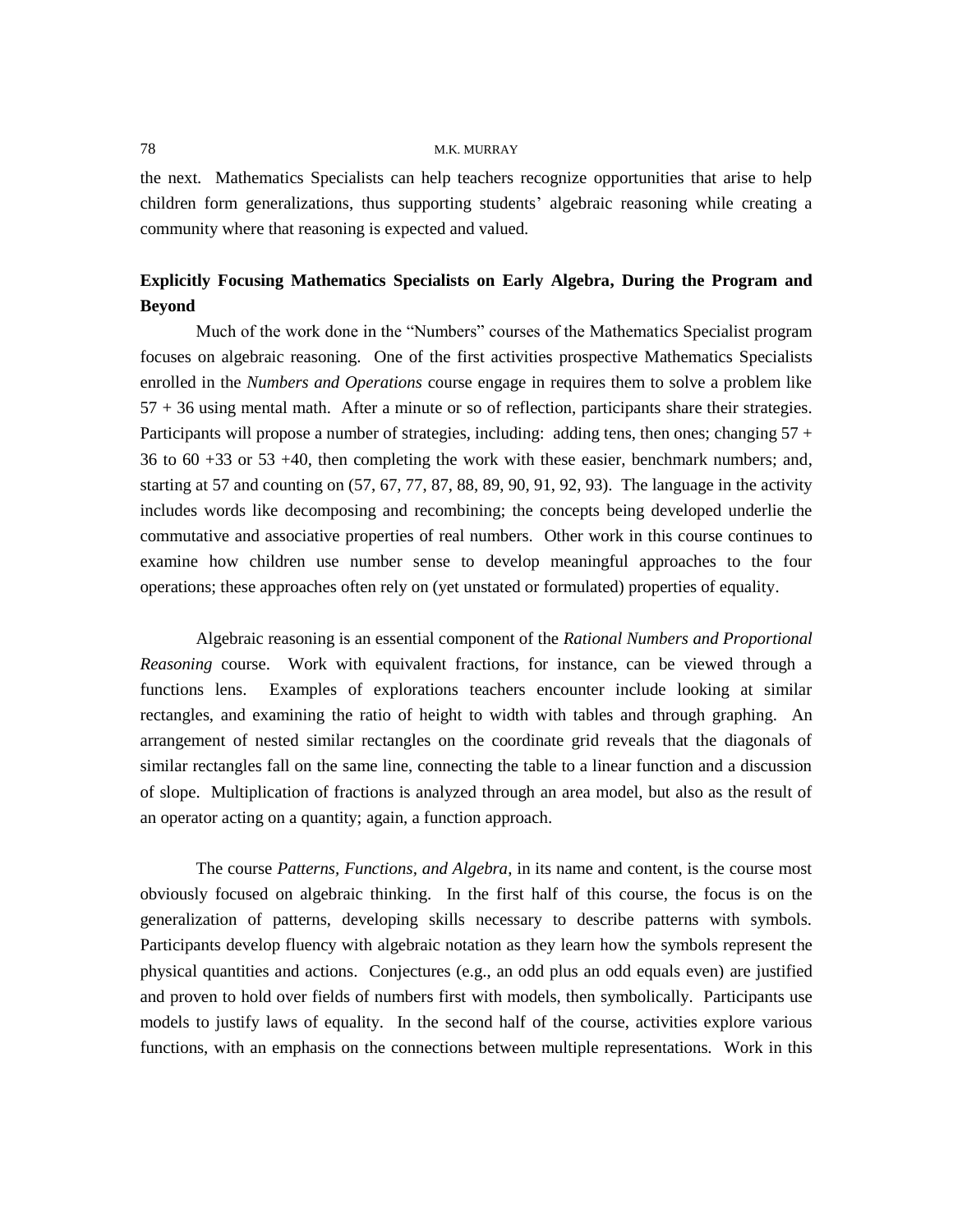course includes developing an understanding of how young children can develop an understanding of functions.

Clearly, opportunities to develop Mathematics Specialists' understanding of algebraic reasoning are available in the program courses. However, it is not clear that participants in these courses are aware of the algebraic nature of this work until they enroll in *Patterns, Functions, and Algebra.* As instructors, we miss opportunities to explicitly relate work in *Numbers and Operations* and *Rational Numbers and Proportional Reasoning* to algebra, and fail to explicitly highlight how algebra permeates the elementary curriculum. Just as a focus on early algebraic reasoning ties together the elementary curriculum, creating opportunities to teach more concepts in a connected manner and with richer understanding, a focus on algebraic reasoning could also serve to tie together "Numbers" courses in a more cohesive program.

How can the algebraic thread be made more explicit, in order to prepare Mathematics Specialists to think about early algebra in their own practice? First, some decision needs to be made as to the importance and relevance of algebraic reasoning as a unifying thread for these courses (and indeed, all content courses in the program.) If there is general agreement that algebraic reasoning should receive consistent, explicit focus, then instructional staff would benefit from professional development that highlights algebraic reasoning in the courses, and how the courses are related in this regard. This seems especially important for instructors who have not had the opportunity to teach all three of these courses, and to experience these connections themselves. The present Mathematics Specialist curriculum implicitly encourages algebraic reasoning from the onset; would it be even more powerful to encourage algebraic reasoning with more intent?

Mathematics Specialists also need support as they take on the work of implementing an early algebraic curriculum in their schools. This work should be focused on continuing to develop Mathematics Specialists' understanding of early algebra. Some of this work already occurs through conference sessions, some through local efforts. While it is not (currently) in the scope of the Mathematics Specialist program, continuing professional development focused on increasing endorsed Mathematics Specialists' knowledge of algebra could be considered in future initiatives.

Finally, a focus on algebraic instruction in elementary school is fairly new in the arena of mathematics education. Teaching number facts through a functions approach will look and feel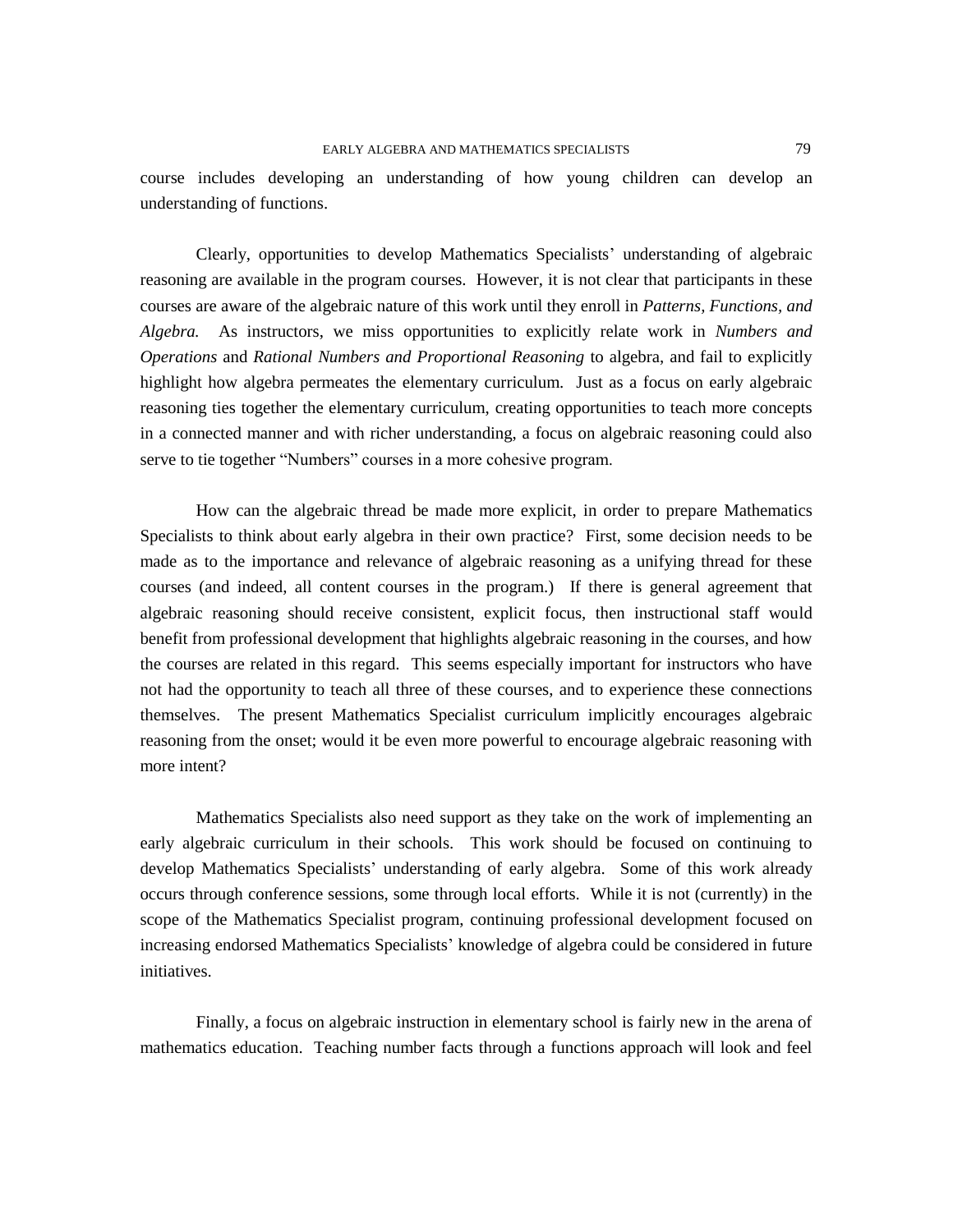different to teachers, administrators, parents, and children; using patterns to learn these facts is also foreign to those who see this as a rote skill. Mathematics Specialists will need to advocate for this approach, and will need support in their advocacy. Mathematics educators involved in the Mathematics Specialist program need to work with administrations to develop an understanding and support for taking this approach to the elementary mathematics curriculum, because to be effective it will require time and effort in training staff and reworking curriculum.

Early algebra and algebraic reasoning is a relatively new area of research in the mathematics education literature. There is still a lot of research that needs to be conducted to determine how children learn to reason algebraically, and what this means for instructional practices and resources. If this research is best conducted in school settings, it follows that Mathematics Specialists should play a vital role, both as research subjects and researchers. To do so, they need to be prepared.

#### **References**

- [1] *Principles and Standards for School Mathematics*, National Council of Teachers of Mathematics, Reston, VA, 2000.
- [2] T. Carpenter and L. Levi, *Developing Conceptions of Algebraic Reasoning in the Primary Grades*, National Center for Improving Student Learning and Achievement in Mathematics and Science, Madison, WI, 2000; Internet: [http://www.wisc.wcer.edu/ncisla.](http://www.wisc.wcer.edu/ncisla)
- [3] J. Kaput, "Transforming Algebra from an Engine of Inequity to an Engine of Mathematical Power by ‗Algebrafying' the K–12 Curriculum,‖ in *The Nature and Role of Algebra in the K–14 Curriculum: Proceedings of a National Symposium*, Washington, DC, 1998.
- [4] J. Kaput, ―Teaching and Learning a New Algebra,‖ in E. Fennema and T. Romberg (eds.), *Mathematics Classrooms that Promote Understanding*, Lawrence Erlbaum Associates, Mahwah, NJ, 1993.
- [5] J. Kaput, "What is Algebra? What is Algebraic Reasoning?" in J. Kaput, D. Carraher, and M. Blanton (eds.), *Algebra in the Early Grades*, Lawrence Erlbaum Associates/Taylor Francis Group, Mahwah, NJ, 2008.
- [6] D. Schifter, S.J. Russell, and V. Bastable, "Early Algebra to Reach the Range of Learners," *Teaching Children Mathematics*, **16**(4) (2009) 230-237.
- [7] D. Carraher, A. Schliemann, B. Brizuela, and D. Earnest, "Arithmetic and Algebra in Early Mathematics Education,‖ *Journal for Research in Mathematics Education*, **37**(2) (2006) 87–115.